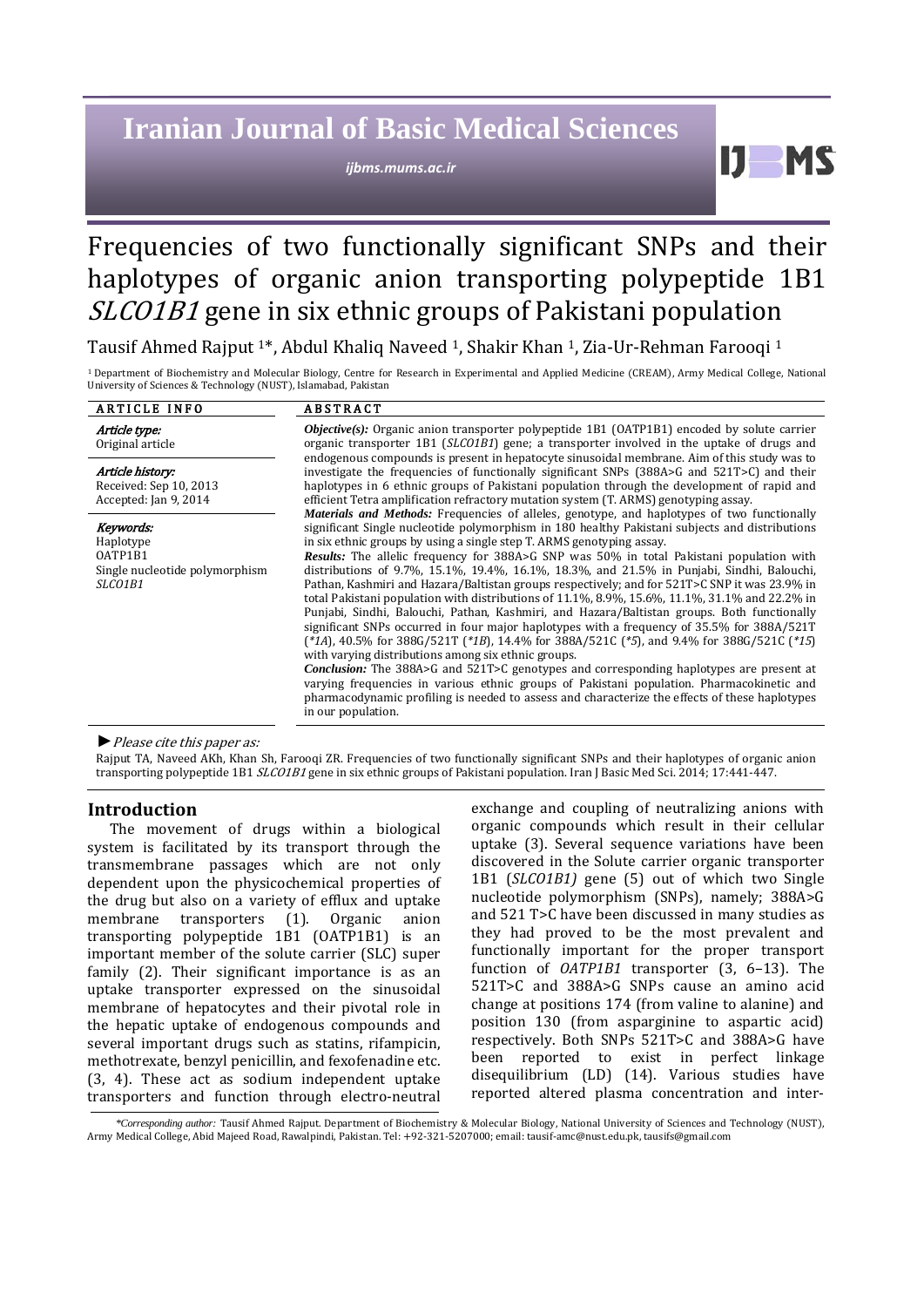| 5'-AATTGACAGAAAGTACTCTGGTAATTTG-3'<br>Outer            |                                     |
|--------------------------------------------------------|-------------------------------------|
| Forward                                                | 5'-CACCATATTGTCAAAGTTTGCAAAGTGA-3'  |
| 5'-TTACAGGTATTCTAAAGAAACTAATAGCG-3'<br>Inner           | 5'-ATCTGGGTCATACATGTGGATATAGGT-3'   |
| 5'-ATTTTGCTAATGAATATCACAACAATTT-3'<br>Outer<br>Reverse | 5'-TTCAAAAGTAGACAAAGGGAAAGTGATCA-3' |
| 5'-GTCGATGTTGAATTTTCTGATGACTT-3'<br>Inner              | 5'-ATTCCACGAAGCATATTACCCATGACCG-3'  |

#### **Table 1.** T. ARMS PCR primer templates

**Table 2.** Cocktail for PCR amplification

|                            | SLC01B1 388A>G SLC01B1 521T>C                                                 |
|----------------------------|-------------------------------------------------------------------------------|
| 50 <sub>ng</sub>           | 50 <sub>ng</sub>                                                              |
| 1X                         | 1X                                                                            |
| $3 \text{ mM}$             | $5 \text{ mM}$                                                                |
| $0.2 \text{ }\mathrm{m}$ M | $0.2 \text{ }\mathrm{m}$ M                                                    |
| 1 pmol                     | 1 pmol                                                                        |
| 1 pmol                     | 1 pmol                                                                        |
| 1 pmol                     | 1 pmol                                                                        |
| 1 pmol                     | 1 pmol                                                                        |
| 10 U                       | 10 U                                                                          |
| Upto 50 µl                 | Upto 50 µl                                                                    |
| 50                         | 50                                                                            |
|                            | Specific F Primer (10 pmol/µl)<br>Specific R primer $(10 \text{ pmol}/\mu l)$ |

individual variability in therapeutic responses of statins such as simvastatin (10), pitavastatin (9, 11), atorvastatin (13, 15), and cerivastatin (16) and linked them to the two functionally important SNPs (388A>G and 521T>C) and their respective haplotypes.

Statins therapeutic actions and most importantly, adverse effects which include myopathy and rhabdomyolysis have shown great inter-individual and ethnic variations (17, [18\)](#page-6-0). These inter-individual and ethnic variations in the therapeutic response and severity of adverse effects are largely attributed to the genetic variations therefore predisposing to altered drug disposition (16, [19,](#page-6-1) [20\)](#page-6-2). Identification and characterization of underlying genetic variations will help us towards better dosing regimens and safer drug designs for personalized therapy.

The importance of *SLCO1B1* SNPs on statins pharmacokinetics and pharmacodynamics points towards the necessity for a rapid and efficient genotyping assay. Moreover, there is currently no data available for the presence and subsequent characterization of SNPs and their haplotypes in the ethnic groups of Pakistani population which is crucial for evaluating the significance of *SLCO1B1* SNPs as a determining factor for inter-individual and ethnic variability for statins' pharmacokinetics and pharmacodynamics in our population. This study is therefore an attempt to develop a rapid, efficient, and single step Tetra amplification refractory mutation system (T. ARMS) genotyping assay thus aiding to investigate the frequencies of two functionally important *SLCO1B1* SNPs (388A>G and 521T>C) and their respective haplotypes in six ethnic groups of the Pakistani population.

## **Materials and Methods**

#### *Subjects*

This descriptive study was designed with a total population size (N) of 180 normal healthy subjects subdivided into a smaller sample size (n) of 30 into 6 ethnic groups (Punjabi, Sindhi, Balouchi, Pathan, Kashmiri, and Hazara/Baltistan). The study sought its approval from Ethics Committee of Centre for Research in Experimental & Applied Medicine (CREAM), Army Medical College, National University of Sciences and Technology (NUST), Pakistan. All subjects were enrolled after asserting their health condition from previous medical history and physical examination. Participation in the study was at their free will and only after explaining the study purpose, procedure, and protocol. Undertaking on consent proforma was followed by a 10 ml blood sample collection from each participant in ethylenediaminetetraacetic acid (EDTA) tube and storage at -20° C.

#### *DNA extraction*

Genomic DNA was extracted using standard/ conventional kit method (QIAamp DNA kit, Qiagen, Hilden, Germany) according to the protocol provided [\(21\)](#page-6-3) and analyzed on 1% agarose gel followed by its storage at 4 °C.

#### *T. ARMS genotyping assay*

Two SNP variations of *OATP1B1* –encoding gene<br>*SLCO1B1* 388A>G rs2306283 and 521T>C rs2306283 and 521T>C<br>nvestigated. The reference rs4149056 were investigated. sequences were obtained from National Center for Biotechnology Information (NCBI; Bethesda, MD, USA) database (http://www.ncbi.nlm.nih.gov/).  $(http://www.ncbi.nlm.nih.gov/).$ Genotyping of the DNA samples was performed by using one step T. ARMS polymerase chain reaction (PCR) assay with some modifications on Applied Biosystems, Inc., 96 well thermal cycler (ABI Veriti, Foster City, CA 94404, USA). Primer templates were obtained by using the online software tool specifically designed for T. ARMS primer and accessible on the Cedar Genetics website accessible on the http://cedar.genetics.soton.ac.uk/public\_html/prime r1.html [\(22\)](#page-6-4) (Table 1). The cocktail for PCR amplification is presented in Table 2.

## *PCR cycling conditions*

PCR thermo cycler was preheated to 95° C (hot start) and incubated for 5 min at this temperature (long denaturation). This was followed by 40 cycles of 1 min at 95° C (template denaturation), 1 min at 60° C (primer annealing), and 1 min at 72° C (primer extension). PCR protocol was finalized by the last long extension at 72° C for 10 min. The protocol for both 388A>G and 521T>C SNPs were the same except for the annealing temperature of 55° C for 521T>C during the 40 cycles.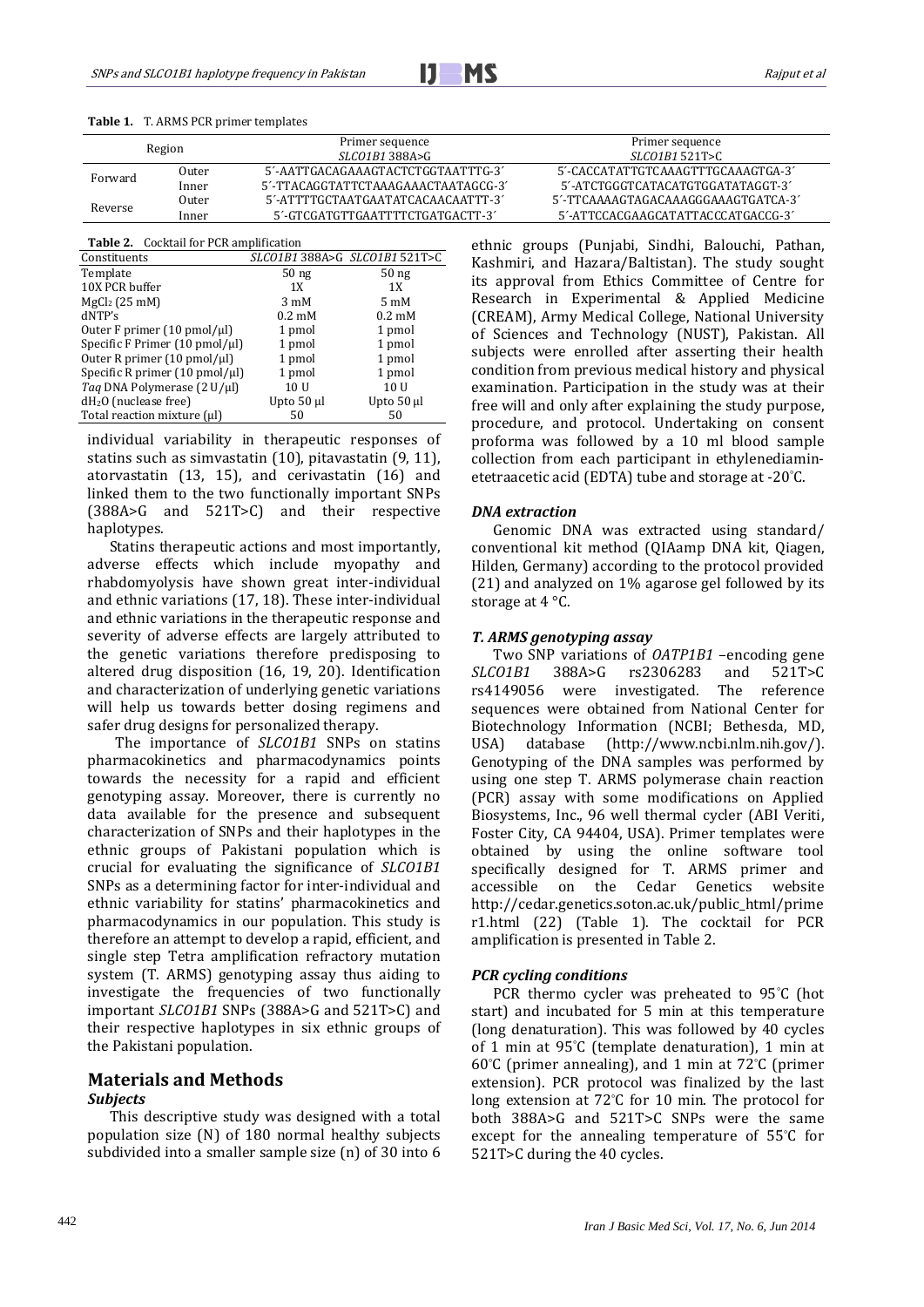

**Figure 1.** Results of Agarose gel electrophoresis for *OATP1B1* N130D (388A>G) Lanes 1 and 2 indicate AA genotype comprising 346 bp Tetra ARMS control and 188 bp AA fragment. Lane 3 indicates GG genotype comprising 346 bp Tetra ARMS control and 212 bp GG fragment. Lane 4 indicates AG genotype comprising 346 bp Tetra ARMS control, 188bp A fragment and 212 bp G fragment



**Figure 2.** Results of agarose gel electrophoresis for *OATP1B1* V174A (521T>C)

Lane 1 indicates TT genotype comprising 359bp Tetra ARMS control and 223 bp TT fragment. Lanes 2 and 3 indicate TC genotype comprising 359 bp Tetra ARMS control, 223 bp T fragment, and 190 bp C fragment. Lane 4 indicates CC genotype comprising 359 bp Tetra ARMS control and 190 bp CC fragment

The amplified PCR product was analyzed by using agarose gel (2% w/v) electrophoresis. 5 μl ethidium bromide (10 mg/ml) and 0.25% bromophenol blue solutions were used and samples were loaded into the wells. Electrophoresis was performed at 100 volts for 30 min followed by amplified product's detection on ENDUROTM GDS (Labnet International, Inc., NJ 08837, USA) Gel Documentation System.

### *Statistical analysis*

Computational and Molecular Population Genetics Lab (CMPG) software, Arlequin version 3.5.1.2 http://cmpg.unibe.ch/software/arlequin3 (Swiss Institute of Bioinformatics, University of Geneva, Switzerland), was used for population

genetic data analysis [\(23\)](#page-6-5). The allelic and genotypic frequencies of both SNPs were checked for their consistency with the Hardy-Weinberg equilibrium. The distribution of these genotypic frequencies in relation to ethnic groups within the Hardy-Weinberg equilibrium was assessed using Pearson's chisquared test and graphically analyzed by using triangular ternary plot through "de Finetti" diagram for both the SNPs. Linkage Disequilibrium (LD) for the pair of SNPs was quantified by *r2* and respective *D*´ values [\(24\)](#page-6-6) using Arlequin.

Genetic diversity between ethnic groups was calculated by Analysis of Molecular Variance (AMOVA) followed by pairwise differentiation with  $F_{ST}$  Mann-Whitney *U* test was applied for the nonparametric analysis and comparison of haplotypic frequencies (% age) within different ethnic groups using SPSS software version 20.0 (SPSS Inc., Chiacgo, IL, USA); graphical representation is by Microsoft Excel 2013 with add-on statistical package (Redmond, Washington, USA). All genotype and haplotype frequencies are presented with 95% confidence intervals.

## **Results**

#### *Genotyping*

The events produced as a result of T-ARMS PCR for both the 388A>G and 521T>C lead to the complete genotype profiling of the enrolled subjects in a one-step PCR (Figure 1 and Figure 2 respectively).

#### *Alleles and genotypes*

The observed allelic frequencies of 388A>G and 521T>C in the total Pakistani population (N=180) were 50% and 23.9% respectively. All six genotypes of both SNPs exhibited a frequency of greater than 10%. The three genotypes of 388A>G SNP, AA, AG, and GG occurred at a frequency of 50%, 28.33%, and 21.66% respectively in the total Pakistani population. Moreover, the genotypes of 521T>C SNP, TT, TC, and CC occurred at a frequency of 76.11%,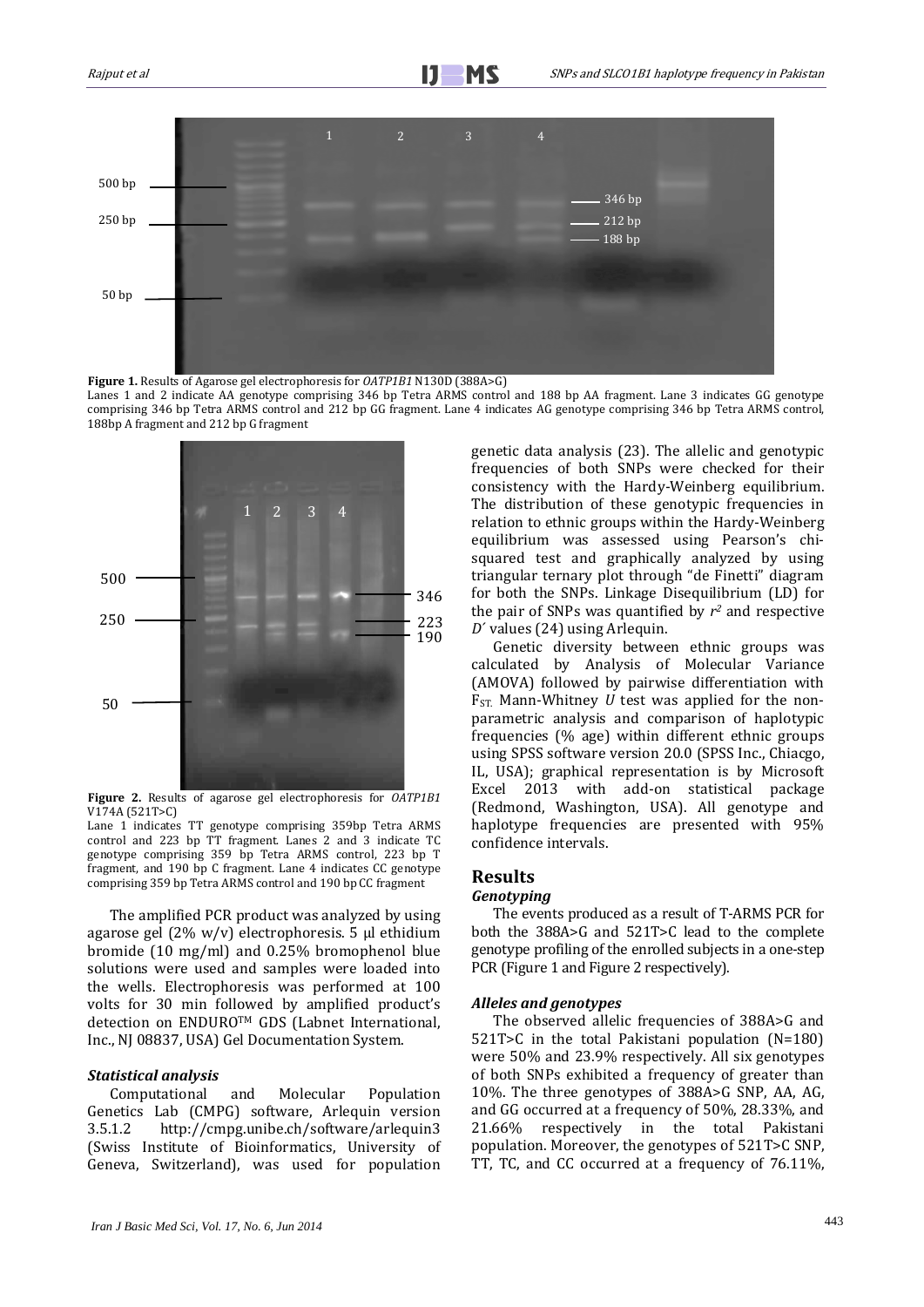

**Table 3.** 388A>G and 521T>C allele and genotype frequencies in six ethnic groups of Pakistani population

| Genetic                   | Ethnicity         | Punjabi<br>$(n=30)$ | Sindhi<br>$(n=30)$            | Balouchi<br>$(n=30)$ | Pathan<br>$(n=30)$ | Kashmir<br>$(n=30)$ | Haz/Balt<br>$(n=30)$ |
|---------------------------|-------------------|---------------------|-------------------------------|----------------------|--------------------|---------------------|----------------------|
|                           |                   |                     | Total population size (N) 180 |                      |                    |                     |                      |
| 388                       | G Allele          | $9.7\%$             | 15.1 %                        | 19.4 %               | 16.1 %             | 18.3%               | 21.5 %               |
| 388 A>G Genotype          | AA (Control)      | 24.1 %              | 18.4 %                        | 13.8%                | 17.2 %             | 14.9%               | 11.5 %               |
|                           | AG (Heterozygous) | 11.1 %              | 16.7 %                        | 20.4 %               | 16.7 %             | 16.7 %              | 18.5 %               |
|                           | GG (Homozygous)   | $7.7\%$             | 12.8%                         | 17.9%                | 15.4 %             | 20.5 %              | 25.6%                |
| 521                       | C Allele          | 11.1 %              | $8.9\%$                       | 15.6 %               | 11.1 %             | 31.1 %              | 22.2 %               |
| $521$ T $>$ C<br>Genotype | TT (Control)      | 18.5 %              | 19.3 %                        | 17 %                 | 18.5 %             | 11.9%               | 14.8%                |
|                           | TC (Heterozygous) | 15 %                | 5 %                           | 20 %                 | 15 %               | 30 %                | 15 %                 |
|                           | CC (Homozygous)   | 8 %                 | 12 %                          | 12 %                 | 8 %                | 32 %                | 28 %                 |

|  | Table 4. Pairwise group comparison of genotype frequencies among the ethnic groups of Pakistani population |  |  |  |
|--|------------------------------------------------------------------------------------------------------------|--|--|--|
|--|------------------------------------------------------------------------------------------------------------|--|--|--|

| AMOVA            | Puniabi                                        | Sindhi | Balouchi | Pathan | Kashmir | Hazara/<br>Baltistan |                                             |
|------------------|------------------------------------------------|--------|----------|--------|---------|----------------------|---------------------------------------------|
| Punjabi          |                                                | 0.854  | 0.509    | 0.709  | 0.181   | 0.109                |                                             |
| Sindhi           | 0.846                                          |        | 0.981    | 1.000  | 0.427   | 0.381                |                                             |
| Balouchi         | 0.504                                          | 0.972  |          | 1.000  | 0.545   | 0.609                | Pairwise group average<br>differences (Pxy) |
| Pathan           | 0.702                                          | 0.990  | 0.990    |        | 0.445   | 0.436                | P-values                                    |
| Kashmir          | 0.180                                          | 0.468  | 0.558    | 0.441  |         | 0.900                |                                             |
| Hazara/Baltistan | 0.108                                          | 0.378  | 0.630    | 0.432  | 0.891   |                      |                                             |
|                  | Pairwise group comparisons $(F_{ST})$ p values |        |          |        |         |                      |                                             |

#### **Table 5.** Haplotype frequencies in six ethnic groups of Pakistani population

|            | . .<br>Ethnicity      | Punjabi  | Sindhi                        | Balouchi | Pathan   | Kashmir  | Haz/Balt |
|------------|-----------------------|----------|-------------------------------|----------|----------|----------|----------|
| Genetic    |                       | $(n=30)$ | $(n=30)$                      | $(n=30)$ | $(n=30)$ | $(n=30)$ | $(n=30)$ |
|            |                       |          | Total population size (N) 180 |          |          |          |          |
| Haplotypes | AT<br>$[$ *1A]        | 29.2 %   | 20 %                          | 13.8%    | 20 %     | $9.2\%$  | $7.7\%$  |
|            | <b>GT</b><br>$[$ *1B] | 8.2%     | 17.8%                         | 20.5 %   | 16.4 %   | 16.4 %   | 20.5%    |
|            | AC<br>$[*5]$          | 8 %      | 12 %                          | 12 %     | 12 %     | 28 %     | 28 %     |
|            | GC<br>[*15]           | 17.6 %   | 5.9%                          | 17.6 %   | 11.8%    | 29.4 %   | 17.6 %   |

|  | <b>Table 6.</b> Pairwise group comparison of haplotypes among ethnic groups of Pakistani population |  |  |  |  |  |
|--|-----------------------------------------------------------------------------------------------------|--|--|--|--|--|
|--|-----------------------------------------------------------------------------------------------------|--|--|--|--|--|

| Mann Whitney<br>U test                  | Punjabi  | Sindhi   | Balouchi | Pathan   | Kashmir | Hazara/<br>Baltistan |                       |
|-----------------------------------------|----------|----------|----------|----------|---------|----------------------|-----------------------|
| Punjabi                                 |          | 1.080    | 2.064    | 1.183    | 2.067   | 3.058                |                       |
| Sindhi                                  | 0.280    |          | 1.156    | 0.161    | 2.554   | 2.477                |                       |
| Balouchi                                | $0.039*$ | 0.248    |          | 0.958    | 1.507   | 1.342                |                       |
| Pathan                                  | 0.237    | 0.872    | 0.338    |          | 2.301   | 2.210                | Haplotype group       |
| Kashmir                                 | $0.002*$ | $0.011*$ | 0.132    | $0.021*$ |         | 0.345                | variations (z values) |
| Hazara/<br>Baltistan                    | $0.002*$ | $0.013*$ | 0.180    | $0.027*$ | 0.730   |                      |                       |
| Haplotype group comparisons (P- values) |          |          |          |          |         |                      |                       |

\* *P*<0.05 (Confidence interval 95%)

10%, and 13.88% respectively in the total Pakistani population. The detected frequencies did not exhibit a significant deviation from the Hardy-Weinberg equilibrium. The allelic and genotypic frequencies were also analyzed among different ethnic groups of the Pakistani population and are summarized in Table 3. Alleles of both SNPs were present in linkage disequilibrium across the six ethnic groups with *r2* values ranging from 0.019 to 0.934. Genetic diversity using analysis of molecular variance (AMOVA) followed by pairwise group comparisons using  $F_{ST}$ and average differences Pxy are presented in Table 4. All p values returned by  $F_{ST}$  pairwise testing were greater than 0.05 and therefore an insignificant difference among ethnic groups in the population was inferred.

## *Haplotypes*

Four haplotypes from the two SNPs were analyzed. The reference control haplotype having both normal alleles AT (*\*1A*) exhibited a frequency of 35.5% while the highest frequency of 40.5% was presented by the GT (*\*1B*) haplotype. However, the AC (*\*5*) and GC (*\*15*) haplotypes occurred at lower frequencies of 14.4% and 9.4% respectively. The haplotype frequencies were also analyzed among different ethnic groups of the Pakistani population and are summarized in Table 5. Pairwise variations in haplotypes within the ethnic groups were assessed using the Mann-Whitney *U* test and returned *P*-values for significant differences in frequencies as summarized in Table 6.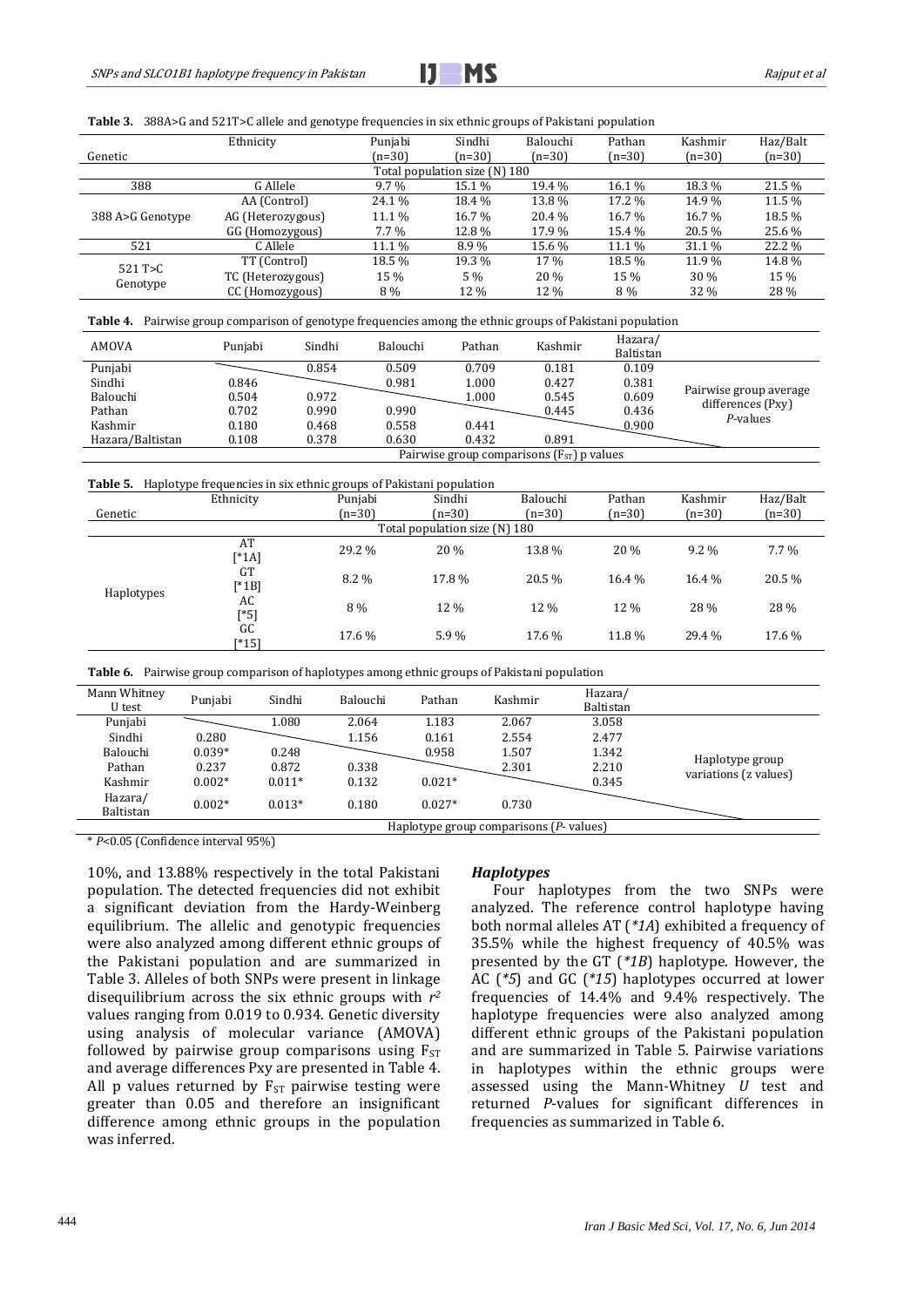## **Discussion**

Two functionally important and widely studied polymorphic variants of *SLCO1B1*, 388A>G and 521T>C, were investigated in this study. The 521T>C variant has been reported to alter the function of transporter polypeptide (OATP) leading to impaired entry of drug into the hepatocytes followed by increased drug plasma levels and therefore rendering its therapeutic effects and enhancing its toxicity. It was demonstrated in a recent study [\(19\)](#page-6-1) that the 388A>G variant was responsible for expression of OATP in the hepatocytes. These vitally important variations in the OAT polypeptide led us to selection of these two target SNPs for further<br>investigation in our population. The allelic investigation in our population. The allelic frequencies of both the SNPs and their frequencies of both the SNPs and their genotypes/haplotypes were therefore observed in 6 ethnic groups, namely; Punjabi, Sindhi, Pathan, Balouchi, Kashmiri, and Hazara/Baltistan to find out the extent of genetic variations within these groups and the whole population.

The 388G allele when investigated within the groups showed its highest frequency of 60 % in the Balouchi and Hazara/Baltistan groups with a lowest of 30 % in the Punjabi group. The bi-allelic genotype GG demonstrated a high frequency of 33 % and lowest of 10 % in the Balouchi and Punjabi groups respectively. The frequency of the 521C allele in comparison with the 388G allele was less with highest of 40 % in the Kashmiri group and lowest of 13 % in the Sindhi group with its bi-allelic genotype CC at 27 % and 7 % in Punjabi and in Kashmiri groups respectively. This clearly indicates that the 388G allele responsible for altered expression of OATP is much widely distributed in our population with its elevated focus towards the Kashmir and<br>Hazara/Baltistan regions. The 521C allele Hazara/Baltistan responsible for altered function of OATP is less encountered in our population, but, is also concentrated towards the Kashmir and Hazara/Baltistan regions. The Punjabi and Sindhi groups have shown to be least affected by these SNPs therefore exhibited lower frequencies.

Same results extrapolated themselves when computed on full scale population. The highest frequency of 388G allele and its bi-allelic genotype GG were 21.5 % and 25.5 % respectively in the Hazara/Baltistan groups with a lowest frequency trend towards the Punjabi group. A similar behavior was demonstrated by the Kashmiri group for the 521C allele and its bi-allelic genotype CC with highest frequencies of 31.1 % and 32 % respectively. The lowest frequency was exhibited by Sindhi, Punjabi, and Pathan groups. A greater allelic variation in frequency was observed within the groups than within the whole population. This was augmented by the pairwise group comparisons  $(F_{ST})$  using AMOVA resulted none significant *P-*values (Table 4). The lowest *P*-values ( $P = 0.180, 0.108$ ) for comparisons and (*P*= 0.181, 0.109) for average comparisons were found for Kashmir and Hazara/Baltistan groups respectively, when compared with the Punjabi group. No significant genetic variations for *SLCO1B1* within the 6 ethnic groups of Pakistan were inferred from these *P-*values. It seems that interethnic mobilization and cross linkages/marriages have played a significant role in this distributed frequency pattern. However, the high interethnic group variations may explain the inter-individual differences in statin therapy and the attenuated benefit to risk ratio of statins in these groups.

Among the four haplotypes, *\*1A* is referred to as the reference/control haplotype while all the other diploid haplotypes contain at least one variant allele. The distribution trend in haplotype frequencies among our population was a bit different from what we observed in the allelic and genotypic frequency distribution. When comparing within the groups, the highest frequency was 50 % for *\*1B* in the Balouchi and Hazara/Baltistan groups followed by 43 % for Sindhi, 40 % for Pathan and Kashmir, and lowest of 20 % for the Punjabi group. Except for the reference/control haplotype, all the other haplotypes (*\*5* and *\*15*) occurred at a relatively lower frequency (< 25 %) within the ethnic groups. A somewhat similar trend was observed when the haplotypes were investigated among the groups in the whole population with the exception of the *\*5* and *\*15* haplotype which occurred at a relatively higher frequency in Kashmiri and Hazara/Baltistan groups. The inter-ethnic group variations were also reflected by their significant *P-*values (Table 6) when compared with lower frequency groups such as Punjabi, Sindhi, and Pathan.

Keeping in view these statistical inferences, Kashmiri, Hazara/Baltistan and to a lesser extent the Balouchi population, are at a higher risk of haplotype induced inter-individual variations disposition and therefore prone to elevated toxicity levels than might be observed in other ethnic groups.

It is evident from these findings that there might exist a significant haplotype variation within the ethnic groups of our population with little to no variation at the allelic and genotype levels. This significant haplotype variation can be explained by the combined effect of both the SNPs and their presence in linkage disequilibrium at more than one loci in our population.

The interpretations of allelic, genotype and haplotype frequency distributions from this study are in agreement with similar population studies that have been carried out in Chinese (10), Tanzanian [\(25\)](#page-6-7), Brazilian [\(26,](#page-6-8) [27\)](#page-6-9), Caucasian, African, and East Asian [\(28,](#page-6-10) [29\)](#page-6-11), Canadian [\(30\)](#page-6-12), Finnish [\(31\)](#page-6-13), German and Turkish [\(32\)](#page-6-14), African American and Hispanic populations [\(20,](#page-6-2) [33\)](#page-6-15). One large scale study on the global analysis of genetic variations in *SLCO1B1* (5) compared several populations for their allele and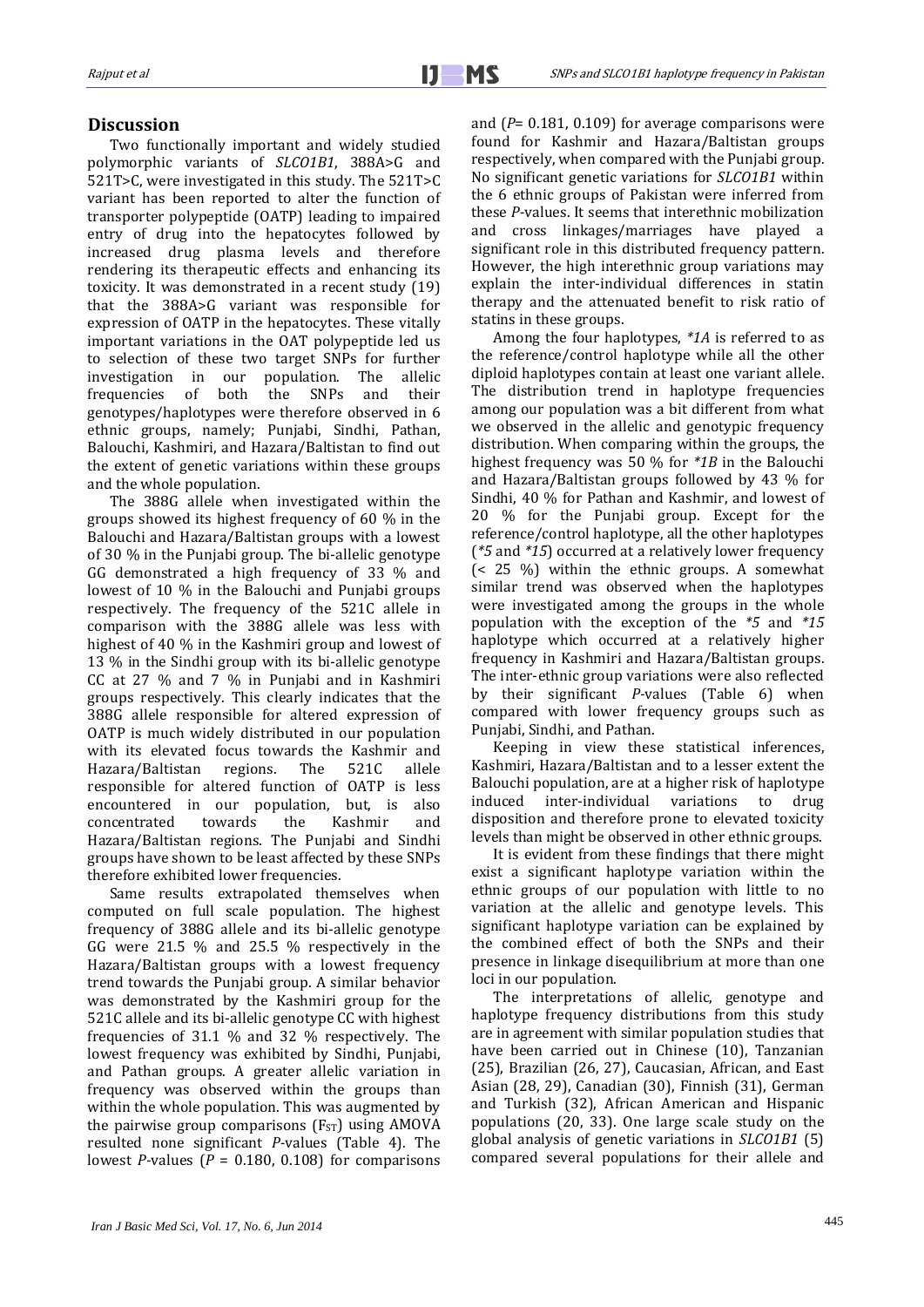Ī



388 GAllele 521 CAllele #\*1A \*\*1B #\*5 #\*15

**Figure 3.** Frequency distribution of *SLCO1B1* alleles and haplotypes within the ethnic groups of Pakistani population

genotype frequencies and found that there was no significant difference within the groups of a population; however, a large variability existed when populations were compared with each other or in such haplotypes where alleles occurred in a linkage disequilibrium with each other. That study is in accordance with our findings and supports the fact of haplotype frequency variations within the groups of our population. Some of these studies have shown the significant effect of these frequencies and related them to the altered drug disposition while others have demonstrated no marked effect on drug PK and PD. Figure 3 delivers an overview of the allelic and their haplotype frequencies distribution within the different ethnic groups of Pakistani population.

## **Conclusion**

Functionally significant sequence variations of OATP1B1 –encoding *SLCO1B1* gene are widely distributed in our population at varying frequencies within the ethnic groups. The most detrimental homozygous variant 521CC genotype and its corresponding GC haplotype are relatively common in Kashmiri and Hazara/Baltistan ethnic groups; however, this diversity is only significant within the groups and not among the total Pakistani population. No significant genetic diversity exists for either SNP among the ethnic groups of our population. Moreover, a rapid and reliable T. ARMS genotyping assay was developed for the extensive analysis of *SLCO1B1* genotype and haplotype variants in a large sample size. More studies can be performed for evaluating the effects of *SLCO1B1*

genetic variants on inter-individual variability in statins pharmacokinetics and pharmacodynamics.

## **Acknowledgment**

We are thankful to Dr. Hassan Bin Hamza for the technical assistance and statistical interpretation. We are also thankful for the financial support of this project by Army Medical College, National University of Sciences and Technology (NUST), and Nimrall Laboratories (Pvt.) Ltd., Islamabad, Pakistan. The results described in this paper are part of a PhD research project and thesis authored by Tausif Ahmed Rajput.

#### **References**

1. Giacomini KM, Sugiyama Y. Goodman and Gillman's the pharmacological basis of therapeutics. Brunton LL, Lazo JS, Parker KL. New York: McGraw-Hill; 2006. 2. Zair ZM, Eloranta JJ, Stieger B, Kullak-Ublick GA. Pharmacogenetics of OATP (SLC21/SLCO), OAT and OCT (SLC22) and PEPT (SLC15) transporters in the intestine, liver and kidney. Pharmacogenomics 2008; 9:597-624.

3. Niemi M. Role of OATP transporters in the disposition of drugs. Pharmacogenomics 2007; 8:787-802.

4. Seithel A, Glaeser H, Fromm MF, Konig J. The functional consequences of genetic variations in transporter genes encoding human organic aniontransporting polypeptide family members. Expert Opin Drug Metab Toxicol 2008; 4:51-64.

5. Pasanen MK, Neuvonen PJ, Niemi M. Global analysis of genetic variation in *SLCO1B1*. Pharmacogenomics 2008; 9:19-33.

6. Morimoto K, Oishi T, Ueda S, Ueda M, Hosokawa M, Chiba K. A novel variant allele of OATP-C (*SLCO1B1*)